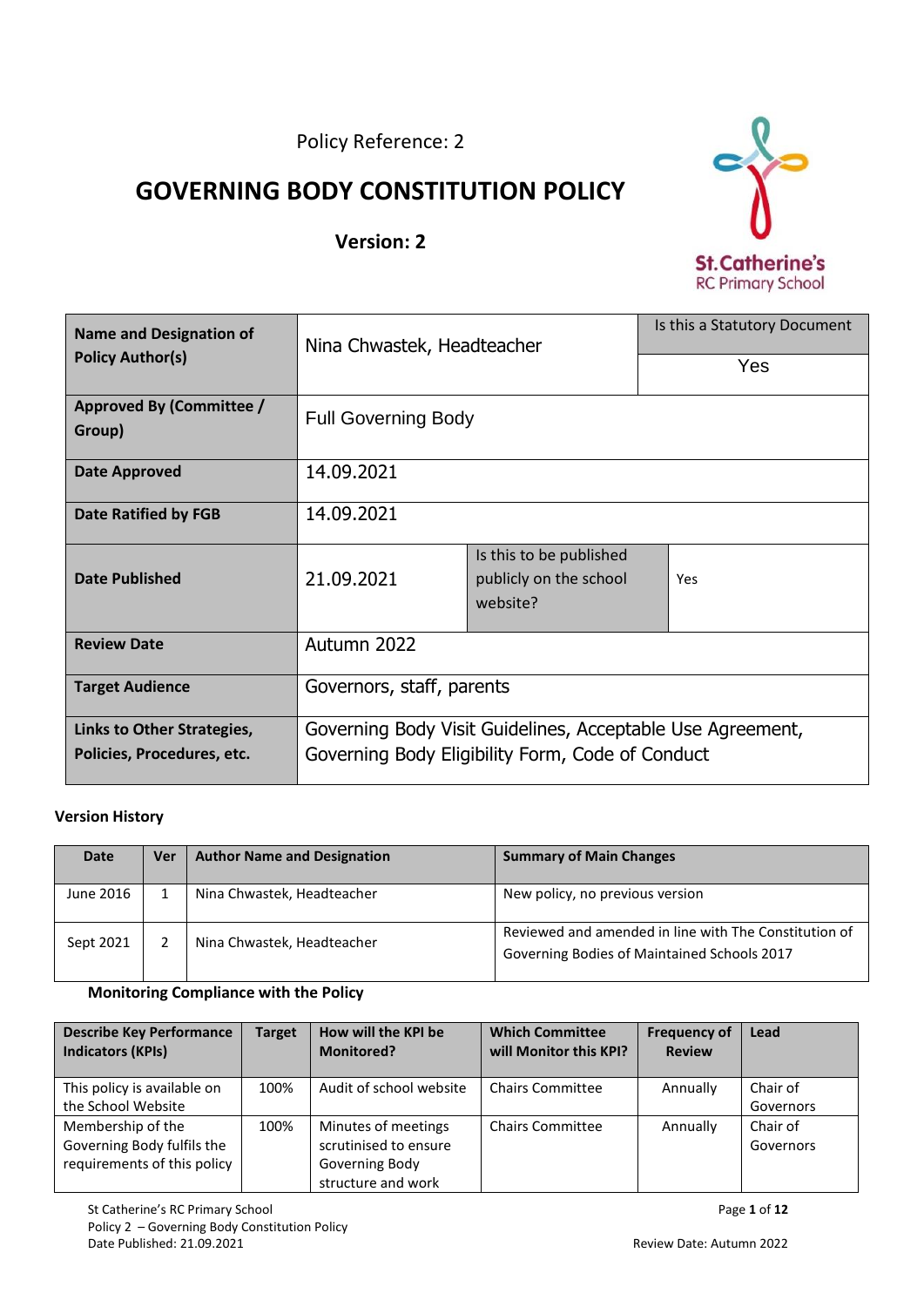| <b>DOIIC</b><br>nblies<br>эг<br>WIT<br>ີ |  |  |  |
|------------------------------------------|--|--|--|
|                                          |  |  |  |

#### **1. Mission Statement**

Our school community is rooted in the Gospel and the vision of St. Catherine of Siena. This inspires each of us '**To be who God wants us to be and so set the world on fire.'**

- We are called to love one another as we seek to be the best in all that we learn and do.
- We celebrate and nurture the gifts, talents and skills of everyone.
- We commit ourselves to grow together in faith, love and service.

## **2. Purpose**

Governing bodies, Diocesan and local authorities must have regard tothe statutory guidance from the Department for Education when carrying out duties relating to the constitution of governing bodies in maintained schools. This policy follows the guidance sent out in 'The Constitution of Governing Bodies of Maintained Schools 2017'.

This guidance contains information about the constitution of governing bodies and their size, membership and skills. It also explains the arrangements for the constitution of governing bodies of maintained schools constituted under the School Governance (Constitution) (England) Regulations 2012.

## **3. Main Constitutional Principles**

The DfE guidance document 'The Constitution of Governing Bodies of Maintained Schools 2017' defines the main considerations when formulating the constitution. This states:

- A. Governing bodies should be no bigger than necessary to secure the range of skills they need. Smaller governing bodies are likely to be more cohesive and dynamic.
- B. A key consideration in the appointment and election of all new governors should be the skills and experience the governing body needs to be effective. The skills they need are a matter for governing bodies to decide having regard to the Department's Competency Framework for Governance.
- C. Governing bodies should use a skills audit to identify any specific gaps that need to be filled in the skills, knowledge and experience of existing governors.
- D. Before being nominated for election or appointment, all prospective governors should be helped to understand the role of a governor and the governing body's code of conduct.
- E. Regulations specify that anyone appointing governors to the governing body must appoint someone they believe has the skills to contribute to effective governance and the success of the school. Their decisions should be informed by interviews and references and made in light of the skills that governing bodies identify that they need.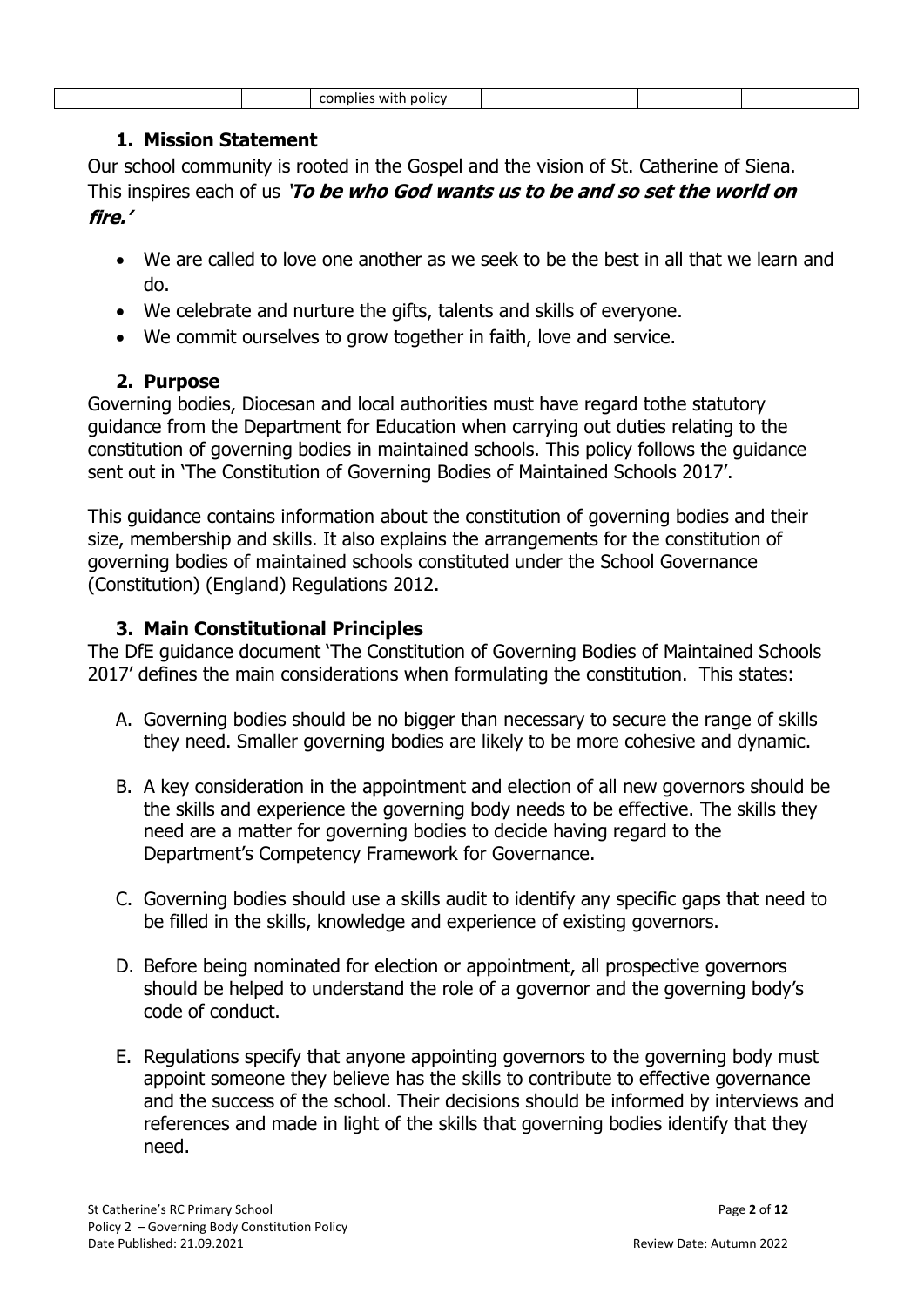- F. So as to ensure that governors continue to have the necessary skills to contribute to the effective governance and success of the schools, governing bodies should enable their governors to receive any appropriate training and development needed to address any skills gaps; and where appropriate liaise with local authorities in doing so1
- G. Governing bodies and Diocesan and local authorities should take steps to inform governor elections so that the electorate understands the extent to which the nominated candidates possess the skills the governing body ideally requires.
- H. Foundation governors have a particular purpose to safeguard the character of the school and ensure it is conducted in accordance with any founding documents, but otherwise every governor's role is to govern the school in the best interest of pupils, not to represent the interests of the constituency from which they were elected or appointed.
- I. Meaningful and effective engagement with parents, staff and the wider community is vital. It is not the role of governing bodies to provide this through their membership. They need to assure themselves that specific arrangements are in place to understand their views and listen to their feedback.
- J. Governing bodies should review their effectiveness regularly, including the extent to which their size and structure is fit for purpose and their members have the necessary skills.
- K. Governing bodies that govern more than one school through a federation can have a more strategic perspective and create more robust accountability through the ability to compare and contrast across schools.
- L. Governing bodies should publish on their websites information about their governors, including relevant business and pecuniary interests.
- M. Further to section 538 of the Education Act 1996, governing bodies must provide certain information it holds to the Secretary of State for Education about their governors and governance arrangements through EduBase2

# **Categories of Governor**

#### Parent Governors

Parent governors are elected by other parents at the school. Subject to disqualifications set out later in this document any parent, or carer, of a registered pupil at the school at the time of election is eligible to stand for election as a parent governor. Parent governors may continue to hold office until the end of their term of office even if their child leaves the school.

Schools must make every reasonable effort to fill parent governor vacancies through elections. However, the Regulations make provision for the governing body to appoint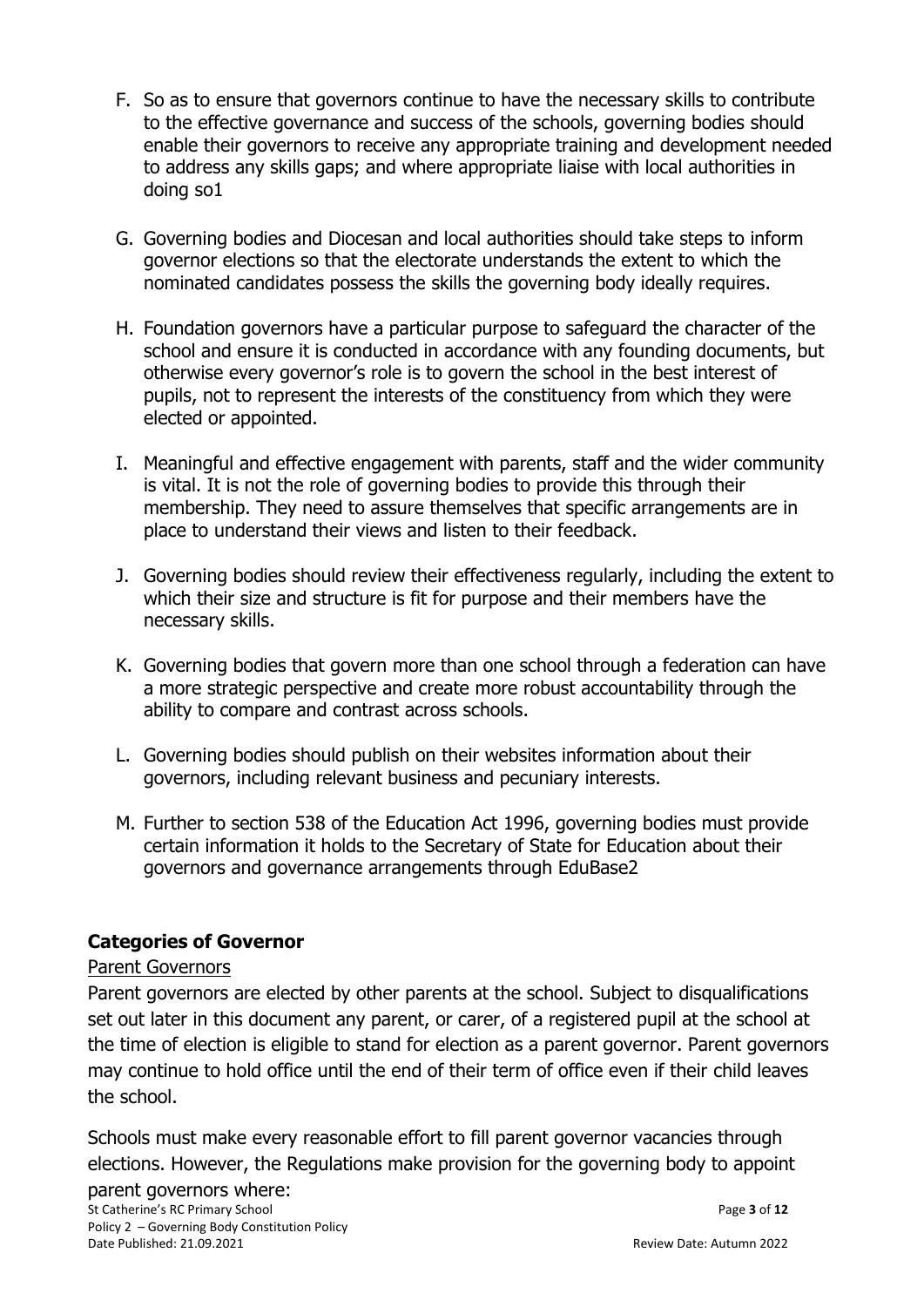• not enough parents stand for election,

Governing bodies may only appoint as a parent governor a parent who has, in their opinion, the skills to contribute to effective governance and the success of the school.

In exceptional circumstances, elected parent governors can be removed from office, with regard to the guidance detailed below.

#### Staff Governors

Teaching and support staff who, at the time of election, are employed by either the governing body to work at the school under a contract of employment, are eligible to be staff governors.

Staff governors are elected by the school staff. They cease to hold office when they cease to work at the school.

It is important that prospective staff governors understand the nature of the role of a governor – and specifically that their role will not be to represent staff, nor to stand alongside the headteacher in being held to account by the governing body, but to operate as part of the governing body to provide strategic leadership and to hold the headteacher to account.

As with elected parent governors, staff governors can be removed from office.

If no candidates are forthcoming, the position on the governing body remains vacant and an election should be held as soon as an eligible candidate is identified.

#### The Headteacher

The headteacher is a member of the governing body by virtue of their office.

The headteacher may at any time resign as a governor, and withdraw their resignation, in both cases by notifying the clerk in writing.

#### Local Authority Governors

Local authority governors are nominated by the local authority but appointed by the governing body. The local authority can nominate any eligible person as a local authority governor, but it is for the governing body to decide whether their nominee has the skills to contribute to the effective governance and success of the school and meets any other eligibility criteria they have set. Local authorities should therefore make every effort to understand the governing body's requirements and identify and nominate suitable candidates.

An individual eligible to be a staff governor at the school may not be appointed as a local authority governor.

#### Foundation Governors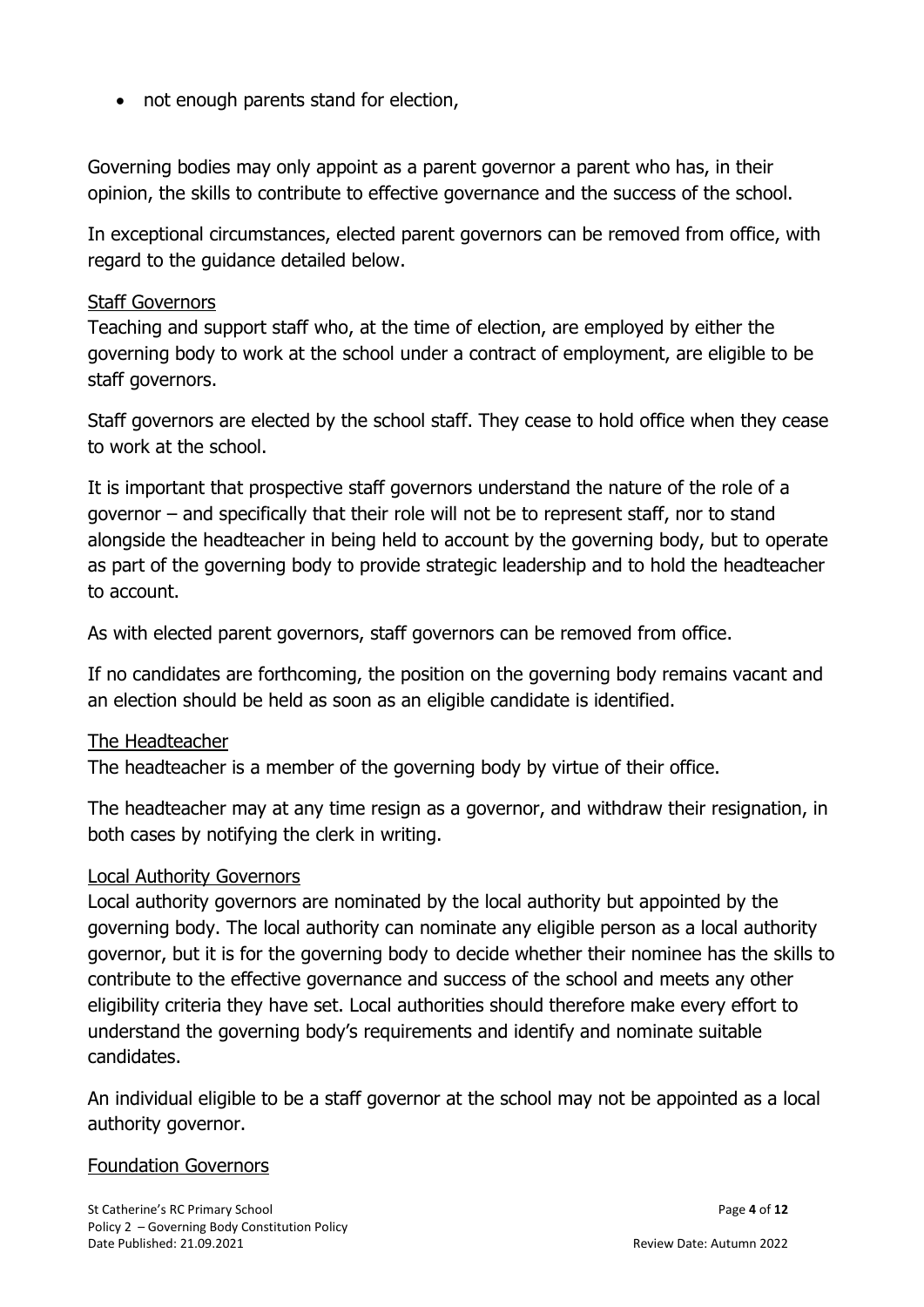Foundation governors are either appointed or take the role by virtue of an office that they hold. Where appointed, the appointment is made by the person identified in the instrument of government, in the case of St. Catherine's R.C. Primary School, this is the Bishop of Salford. A foundation governor is someone who has the skills to contribute to the effective governance and success of the school, and who is appointed for the purpose of securing:

- in all cases, that the school's character, including religious character is preserved and developed; and
- that the school is conducted in accordance with the foundation's governing documents.

In appointing a foundation governor, the Bishop, or a person authorised to act on his behalf, should seek to understand and take into account the skills and experience the governing body identifies that they need.

If an ex-officio foundation governor is unwilling or unable to act as a governor or has been removed from office then a substitute governor may be appointed in the same way as an ordinary foundation governor would be.

## Co-opted Governors

Co-opted governors are appointed by the governing body. They are people who in the opinion of the governing body have the skills required to contribute to the effective governance and success of the school.

#### Associate Members

Associate members are appointed by the governing body to serve on one or more governing body committee. They may also attend full governing body meetings. They are not governors and therefore do not have a vote in governing body decisions, but may be given a vote on decision made by committees to which they are appointed.

Associate members should be appointed because of the specific expertise and experience they can contribute to the effective governance and success of the school. The definition of associate member is wide. Subject to the disqualifications set out in the Regulations, the governing body may appoint a pupil, school staff member, or any other person as an associate member so that they can contribute their specific expertise. This can help to address specific gaps identified in the skills of governing body members, and/or help the governing body respond to particular challenges that they may be facing.

# **Governor Eligibility**

Qualifications and disqualifications

Grounds for disqualification fall into three broad categories:

- general grounds:
- grounds that apply to particular categories of governor; and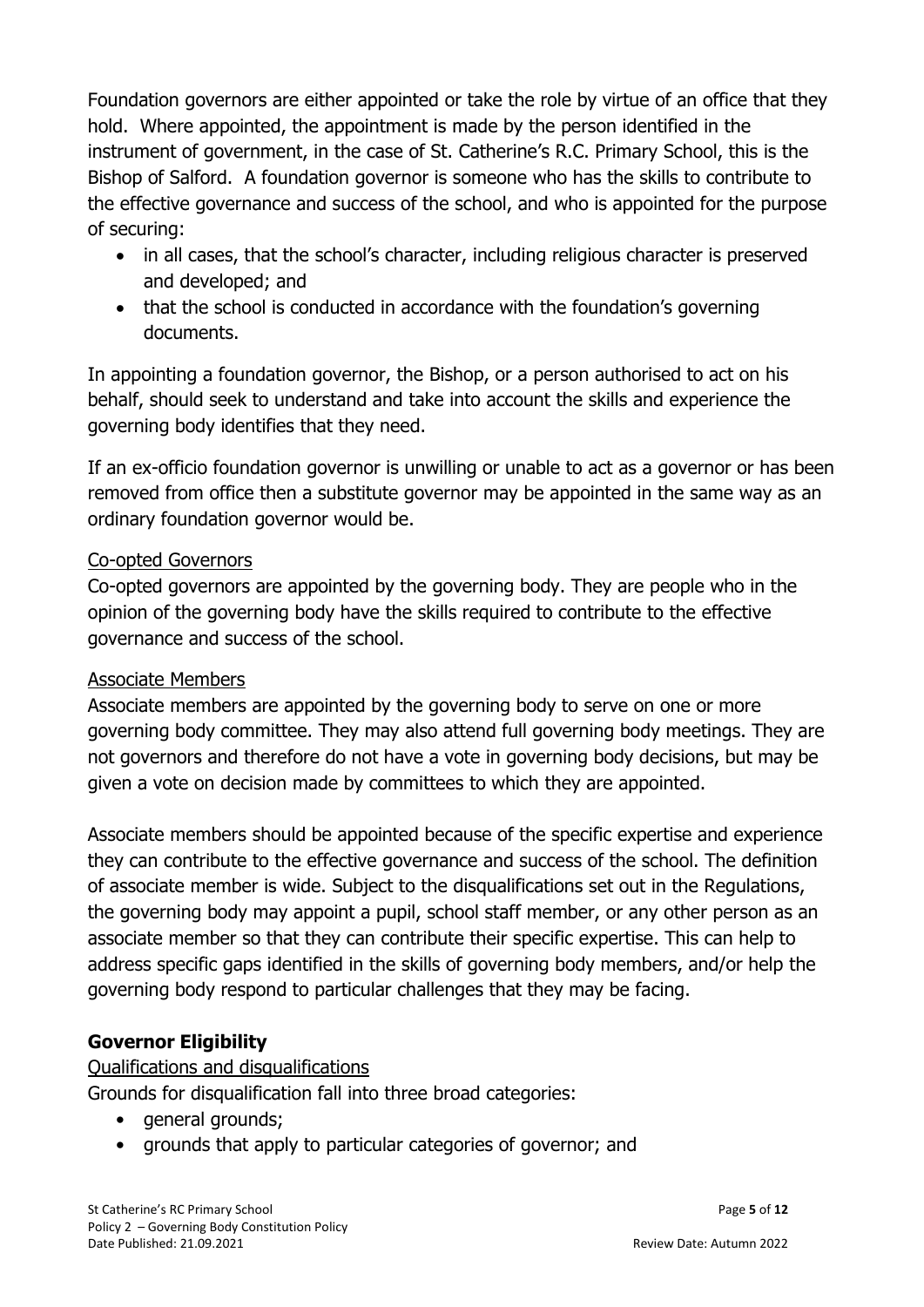• grounds that arise because of particular failings or actions on the part of the governor.

All the grounds for disqualification apply also to associate members except that associate members can be registered pupils at the school and can be under 18.

## General grounds

Registered pupils cannot be governors.

A governor must be aged 18 or over at the time of election or appointment.

A person cannot hold more than one governor post at the same school at the same time.

# Grounds that apply to particular categories of governor

A person is disqualified from being a parent governor if they are an elected member of the local authority or paid to work at the school for more than 500 hours (i.e. for more than one-third of the hours of a full-time equivalent) in any consecutive twelve month period at the time of election or appointment.

A person is disqualified from being a local authority governor if they are eligible to be a staff governor at the school.

Grounds that arise because of particular failings or actions on the part of the governor A person is disqualified from being a governor of a particular school if they have failed to attend the meetings of the governing body of that school for a continuous period of six months, beginning with the date of the first meeting they failed to attend, without the consent of the governing body. This does not apply to the headteacher or to foundation governors appointed by virtue of their office.

A foundation, local authority or co-opted governor at the school who is disqualified for failing to attend meetings is only disqualified from being a governor of any category at the school during the twelve month period starting on the date on which they were disqualified.

A person is disqualified from holding or continuing to hold office if that person:

- is the subject of a bankruptcy restrictions order or an interim order, debt relief restrictions order, an interim debt relief restrictions order or their estate has been sequestrated and the sequestration has not been discharged, annulled or reduced
- is subject to a disqualification order or disqualification undertaking under the Company Directors Disqualification Act 1986, a disqualification order under Part 2 of the Companies (Northern Ireland) Order 2002, a disqualification undertaking accepted under the Company Directors Disqualification (Northern Ireland) Order 2002, or an order made under section 429(2)(b) of the Insolvency Act 1986 (failure to pay under county court administration order)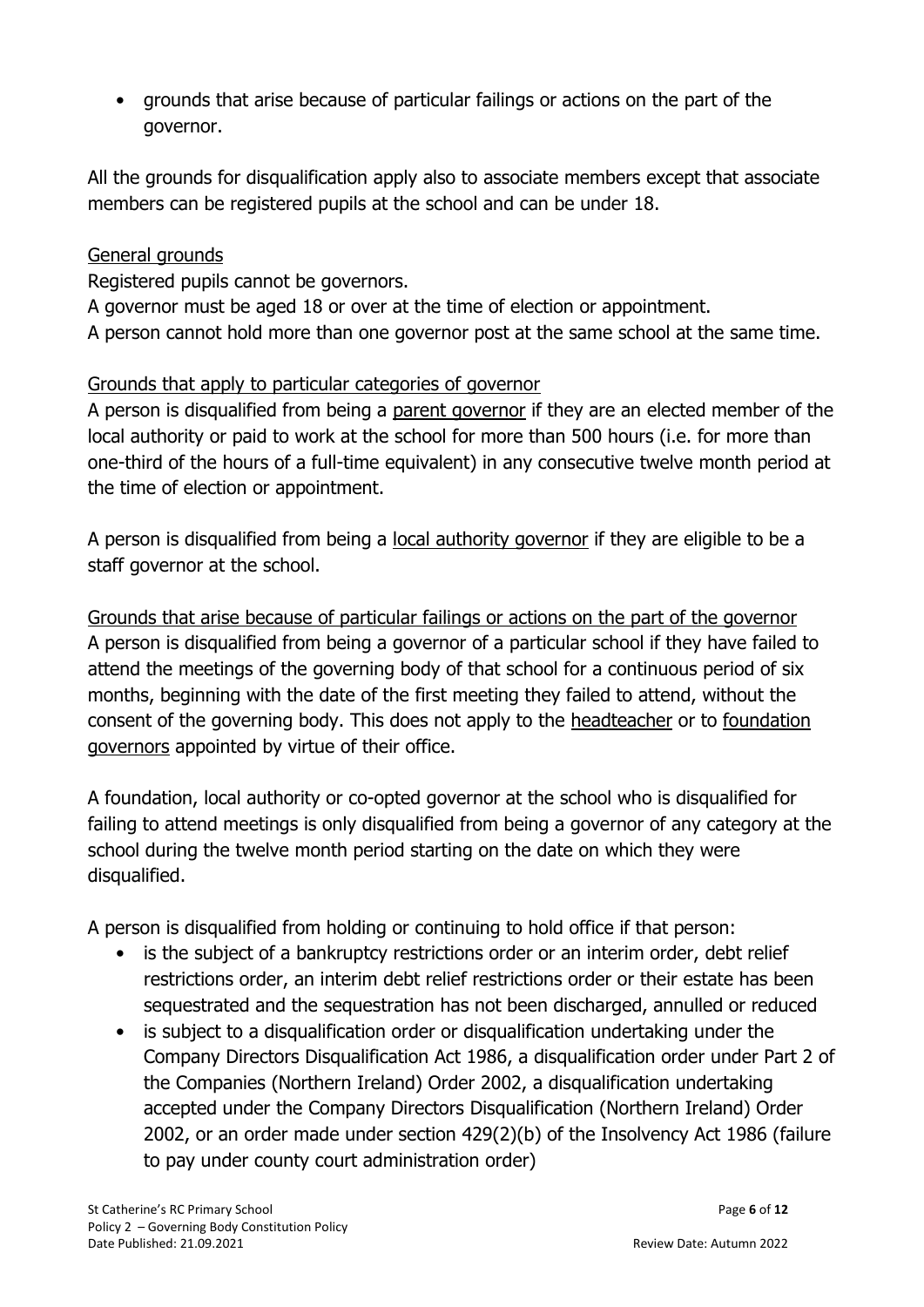- has been removed from the office of charity trustee or trustee for a charity by the Charity Commission or Commissioners or High Court on grounds of any misconduct or mismanagement in the administration of the charity, or under section 34 of the Charities and Trustee 18 Investment (Scotland) Act 2005 from being concerned in the management or control of any body
- has been removed from office as an elected governor within the last five years.
- is included in the list of teachers or workers considered by the Secretary of State as unsuitable to work with children or young people
- is barred from any regulated activity relating to children
- is subject to a direction of the Secretary of State under section 142 of the Educatin Act 2002 or section 128 of the Education and Skills Act 2008
- is disqualified from working with children or from registering for child-minding or providing day care
- is disqualified from being an independent school proprietor, teacher or employee by the Secretary of State
- subject to certain exceptions for overseas offences that do not correlate with a UK offence, has been sentenced to three months or more in prison (without the option of a fine) in the five years ending with the date preceding the date of appointment/election as a governor or since becoming a governor
- subject to certain exceptions for overseas offences that do not correlate with a UK offence, has received a prison sentence of two and a half years or more in the 20 years ending with the date preceding the date of appointment/election as a governor
- subject to certain exceptions for overseas offences that do not correlate with a UK offence, has at any time received a prison sentence of five years or more
- has been convicted and fined for causing a nuisance or disturbance on school or educational premises during the five years ending with the date immediately preceding appointment/election or since appointment or election as a governor
- refuses a request for the clerk to apply to the Disclosure and Barring Service for a criminal records check.

Anyone proposed or serving as a governor who is disqualified for one of these reasons must notify the clerk to the governing body.

# **Term of office**

The term of office for all categories of governor is a fixed period of four years, but:

- the instrument of government may specify a shorter term of office (being at least a year) for a particular category of governor;
- the instrument of government may specify that the term of office for an individual governor within a category of governor may be between one year and the maximum term the governing body has set for that category, as determined by the appointing body at the time of appointment;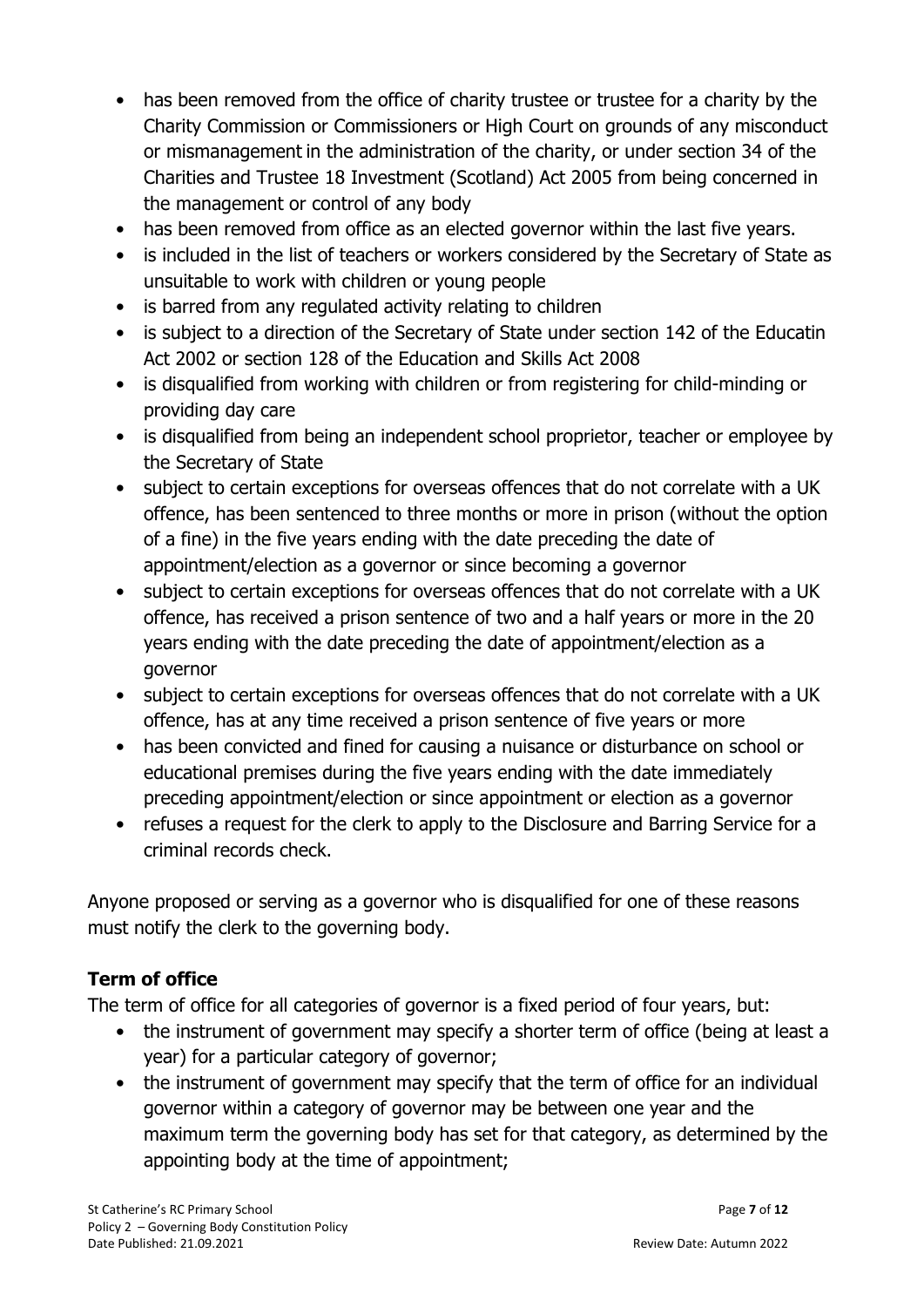- a headteacher or an ex officio foundation governor stops being a governor when the position which entitles them to be a governor comes to an end;
- an additional governor appointed under Part 4 of the Education and Inspections Act 2006 holds office for such period as the appointer determines up to a maximum of four years; and
- a substitute governor's term of office is dependent on the return or replacement of the original governor.

A governor may be elected or appointed for a further term.

Associate members are appointed for a period of between one and four years, as determined by the governing body on appointment, and may be reappointed.

Any governor may at any time resign by giving written notice to the clerk.

## **Removal of Governors**

Foundation governors may be removed from office by the Bishop, or a person authorised to act on his behalf. This person must give written notice of the removal to the clerk to the governing body and to the governor concerned.

Governing bodies may suspend but not remove any foundation governor. Where a governing body has any concerns over the effectiveness or behaviour of a governor appointed by another body, they should bring their concerns to the attention of that body. It would then be for the appointing body to consider whether the information brought to light is sufficient to change their opinion of whether the individual concerned has the skills to contribute to effective governance, which was the basis of their original appointment decision, and if not to remove the individual and appoint someone else who does.

The governing body may remove any ex-officio foundation governor if requested by the Bishop, or a person authorised to act on his behalf. That person must give the clerk and the governor concerned written reasons for the request.

Local authority governors may be removed from office by the local authority that nominated them. The local authority must give written notice of the removal to the clerk to the governing body and to the governor concerned.

The governing body may remove co-opted governors.

The governing body may also remove an appointed, but not an elected, parent governor. (A parent governor is considered to be elected if they stood for election for parent governorship; whether or not a ballot took place is irrelevant for this purpose).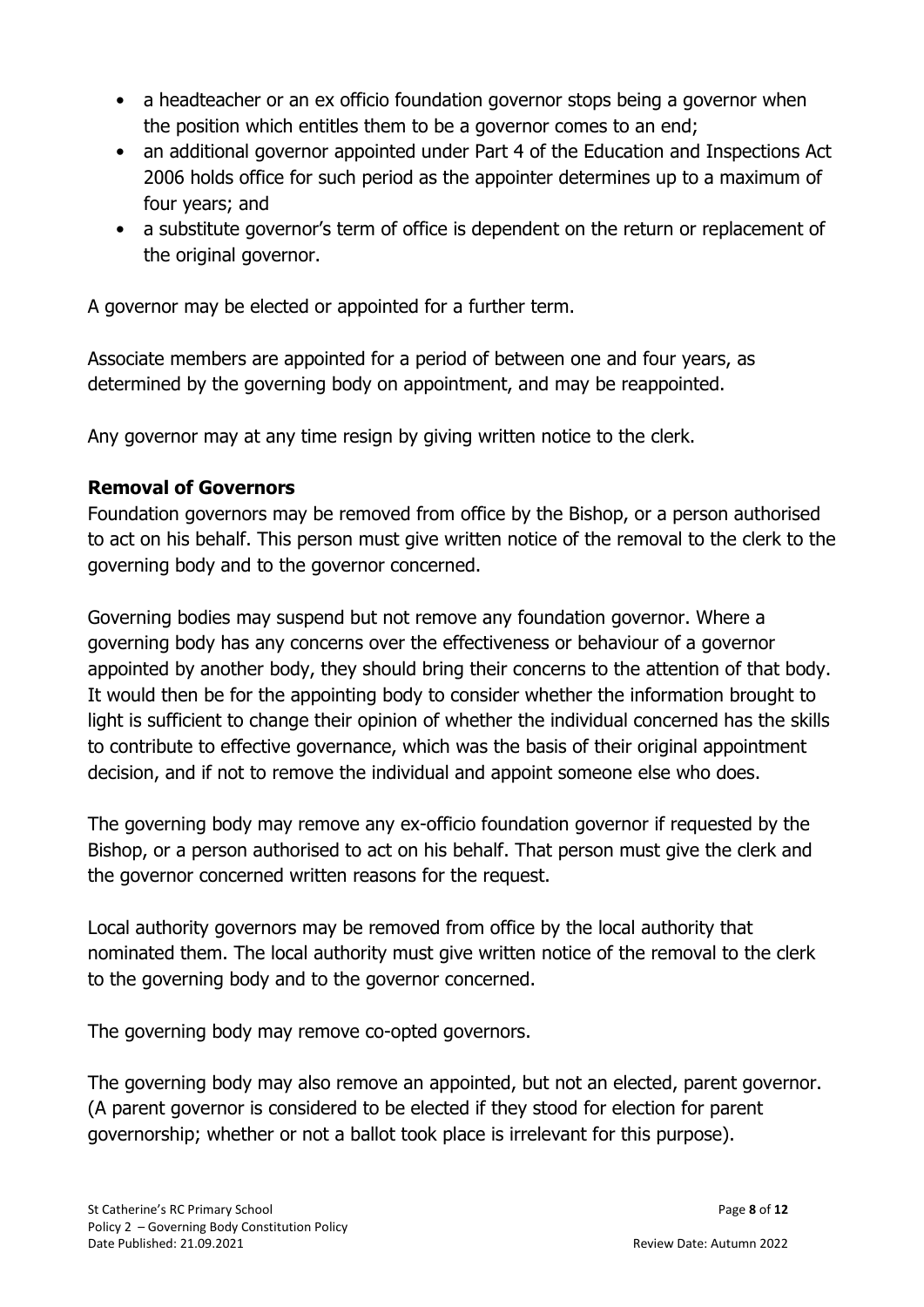The governing body may also remove an appointed or an elected, parent or staff governor.

It is advised that every effort be made to avoid potential difficulties later by informing prospective election candidates, or appointees, of the nature of the role. It is advised that their agreement is secured to a clear set of expectations for behaviour and conduct  $-$  as set out in a code of conduct. The code of conduct is expected to detail the circumstances in which the governing body may suspend or remove a governor. Good training, a thorough induction and effective chairing are also vital in helping to prevent situations occurring in the first place. It is advised that induction includes a clear setting out of the expectations of the governor role.

Governing bodies are expected only to exercise the power to remove an elected governor in exceptional circumstances where the actions or behaviour of the elected governor warrants removal rather than suspension. The power should not be used simply to remove dissenting or challenging voices. Good governance involves asking courageous questions and offering appropriate professional challenge. A diverse range of viewpoints contributes to healthy debate and good decision making; and avoids governing boards becoming inappropriately dominated by a single narrow perspective.

The five year disqualification term for removal reflects the expectation that the power to remove an elected governor will only be used in exceptional and serious circumstances (and such seriousness will depend on the facts of the case).

Examples which could give rise to removal are where:

- a. there have been repeated grounds for suspension;
- b. there has been serious misconduct. Governing bodies should decide what constitutes serious misconduct based on the facts of the case. However, it is expected that any actions that compromise the Nolan principles, if sufficiently serious, would be considered in scope of this reason for removal.
- c. a governor displays repeated and serious incompetence; for example, where an elected governor is unwilling or unable, despite all appropriate support, to develop the skills to contribute to effective governance; or where attendance is so irregular that the governor is unable to make any meaningful contribution to the work of the board.
- d. the governor has engaged in conduct aimed at undermining fundamental British values of democracy, the rule of law, individual liberty, mutual respect, and tolerance of those with different faiths and beliefs; and/or;
- e. the actions of the governor are significantly detrimental to the effective operation of the governing body, distracting it from its core strategic functions; and/or the actions of a governor interferes with the operational efficiency of the school thereby wasting a significant amount of headteacher and /or senior leadership time.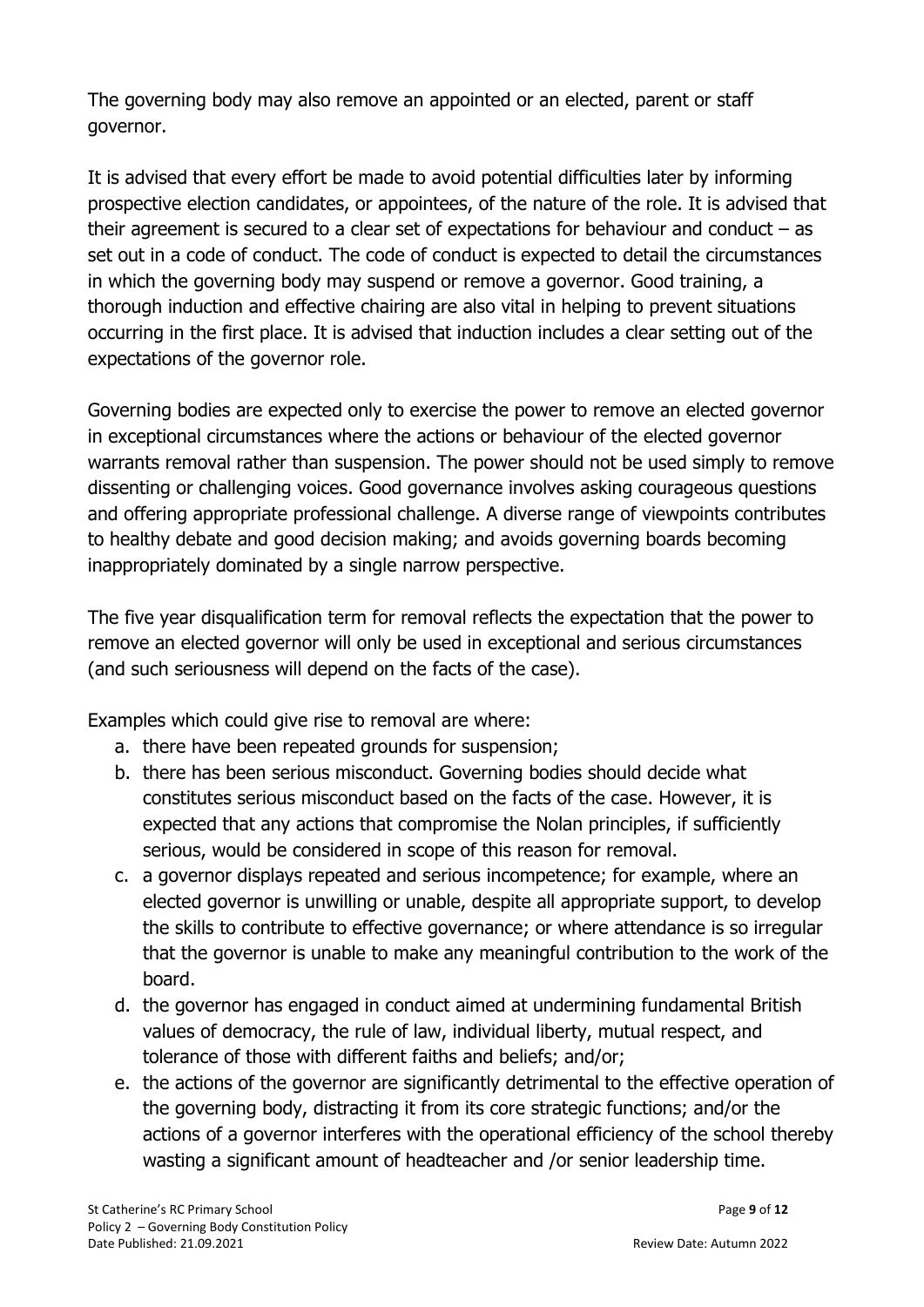# **Procedure for Removal of Governors by the Governing Body**

Removal by a governing body of a co-opted governor, ex officio foundation governor or appointed parent governor, or elected parent or staff governor is effected by resolution of the governing body but only if:

- the removal is confirmed by a resolution passed at a second meeting of the governing body not less than 14 days after the first meeting;
- the removal of the governor has been specified as an item on the agenda of both meetings; and
- the following additional conditions are satisfied.

Where the governor concerned is an ex-officio foundation governor, the additional condition is that the governing body considers the reasons for removal and gives the governor concerned the chance to make a statement in response.

Where the governor concerned is a co-opted governor or an appointed parent or staff governor, the governor proposing the removal must at the meeting give reasons for the proposal and the governor concerned must have the chance to make a statement in response.

Governing bodies are expected to provide an appeals procedure to enable any removed governor to test the reasonableness of the governing body's decision to remove them. It is advised that an independent panel conducts the appeal, which could include a governor from another school, and/or a suitable official from the local authority, or a suitable diocesan representative.

It is advised that any governor subject to removal is provided with written details of the case against them ahead of any meeting, and it is advised this includes details of how their case is being handled, and the timeframes involved. They must then be given sufficient time and support to respond.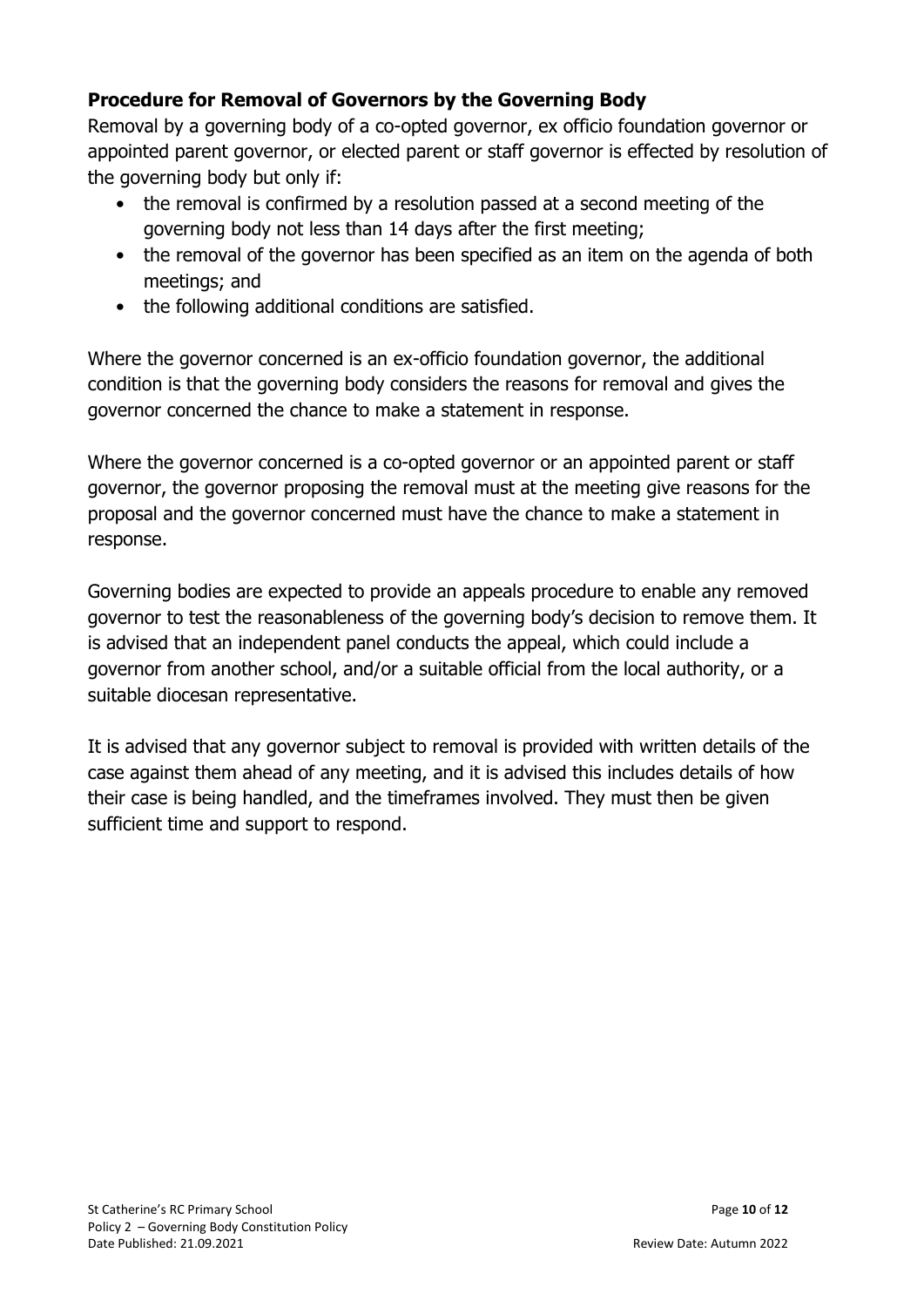# **Appendix 1:**

# **St. Catherine's R.C. Primary School**

#### **Instrument of Government**

- 1. The name of the school is St. Catherine's R.C. Primary School.
- 2. The school was founded by and is part of the Catholic Church. The school is to be conducted as a Catholic School in accordance with Canon Law and the teachings of the Roman Catholic Church, and in accordance with the Trust Deed of the Diocese of Salford and in particular:
	- a) religious education is to be in accordance with the teachings, doctrines, discipline and general particular norms of the Catholic Church;
	- b) religious worship is to be in accordance with the rites, practices, discipline and liturgical norms of the Catholic Church;

and at all times the school is to serve as a witness to the Catholic faith in Our Lord Jesus Christ.

- 3. The school is a Voluntary Aided school.
- 4. The name of the governing body is "the governing body of St. Catherine's R.C. Primary School"
- 5. The governing body shall consist of:
	- a. 2 parent governors
	- b. 1 LA governor
	- c. 1 staff governor
	- d. 1 headteacher
	- e. 7 foundation governors
- 6. Total number of governors 12.
- 7. Foundation governors shall be appointed and may be removed by the Bishop of Salford (or any other person exercising jurisdiction on his behalf).
	- a) the holder of the following office shall be a foundation governor ex officio:

The parish priest of St Catherine's, Didsbury

b) The foundation body or person named in paragraph 7 shall be entitled to appoint a foundation governor to act in the place of the ex officio foundation governor whose governorship derives from the office named in (a) above, in the event that that ex officio foundation governor is unable or unwilling to act as a foundation governor, or has been removed from office under